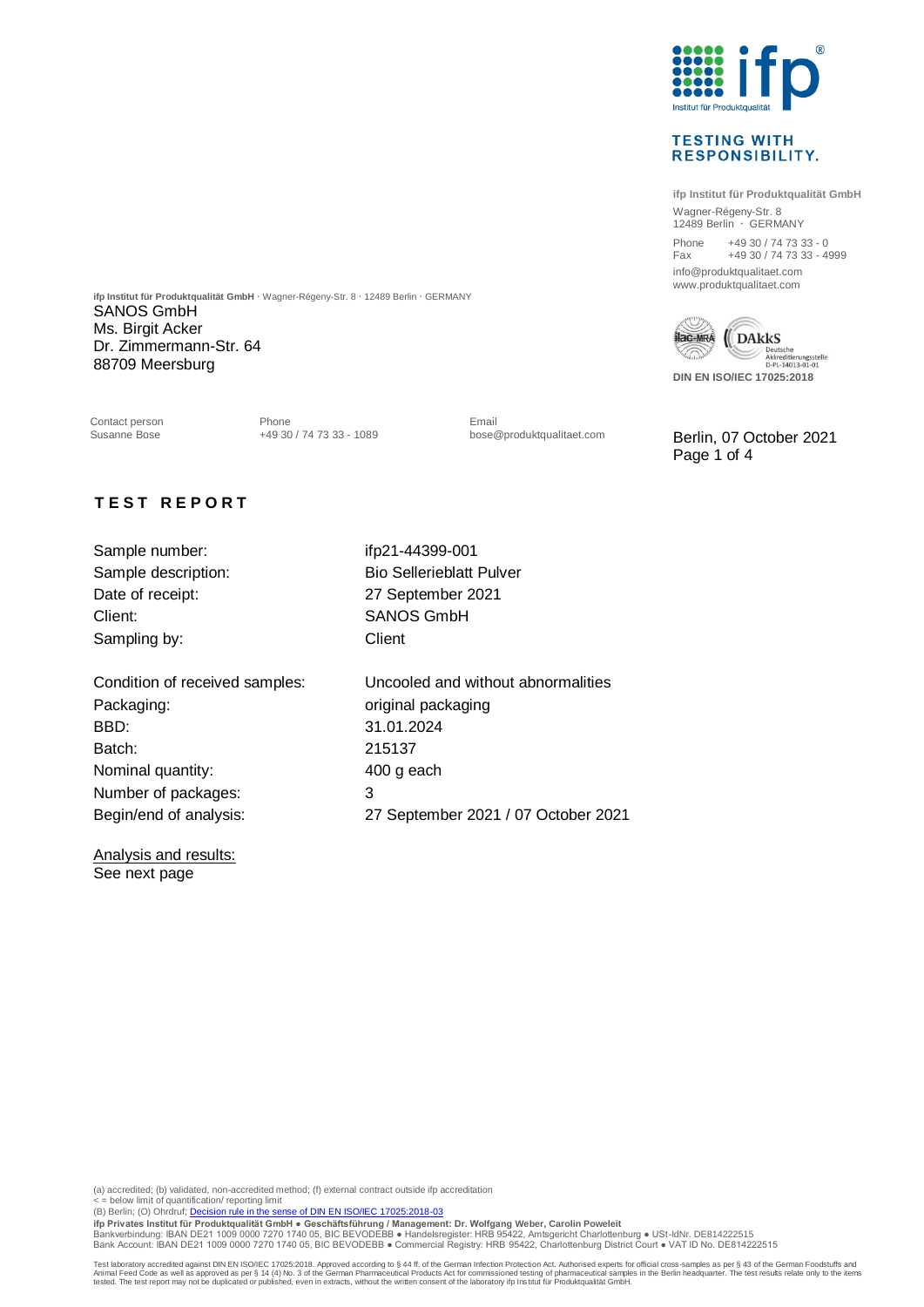

**TESTING WITH<br>RESPONSIBILITY.** 

Sample number: Sample description:

| <b>Chemical-analytical parameters:</b>                                                                                              |                                           |                |       |  |
|-------------------------------------------------------------------------------------------------------------------------------------|-------------------------------------------|----------------|-------|--|
| Energy                                                                                                                              | calculated                                | $kJ/100 g$ :   | 1103  |  |
| Energy                                                                                                                              | calculated                                | kcal/100 $g$ : | 264   |  |
| Dry matter                                                                                                                          | ASU L 06.00-3 : 2014-08 (a)               | $g/100 g$ :    | 96.5  |  |
| Water                                                                                                                               | ASU L 06.00-3 : 2014-08 (a)               | $g/100 g$ :    | 3.5   |  |
| Ash                                                                                                                                 | IFP 001304 (Gravimetry): 2019-07 (a)      | $g/100 g$ :    | 13.1  |  |
| ASU L 06.00-7 : 2014-08 (a)<br>8.6<br>Total protein<br>$g/100 g$ :<br>The conversion factor from nitrogen to total protein is 6.25. |                                           |                |       |  |
| Fibre                                                                                                                               | ASU L 00.00-18 : 1997-01 Ber. 2002-12 (a) | $g/100 g$ :    | 35.7  |  |
| <b>Total fat</b>                                                                                                                    | ASU L 06.00-6 : 2014-08 (a)               | $g/100 g$ :    | 0.3   |  |
| - of which saturated fatty acid                                                                                                     | IFP 000443 (GC-FID) : 2021-07 (a)         | $g/100 g$ :    | 0.12  |  |
| <b>Sugar / Carbohydrates:</b>                                                                                                       |                                           |                |       |  |
| Glucose                                                                                                                             | EnzymeFast E1002: 2013-02 (a)             | $g/100 g$ :    | 6.6   |  |
| Fructose                                                                                                                            | EnzymeFast E1002: 2013-02 (a)             | $g/100 g$ :    | 5.4   |  |
| Lactose                                                                                                                             | EnzymeFast E1001: 2013-02 (a)             | $g/100 g$ :    | < 0.1 |  |
| Galactose                                                                                                                           | EnzymeFast E1001: 2013-02 (a)             | $q/100 q$ :    | < 0.1 |  |
| Maltose                                                                                                                             | EnzymeFast E1006: 2013-02 (a)             | $g/100 g$ :    | < 0.1 |  |
| Sucrose                                                                                                                             | EnzymeFast E1002: 2013-02 (a)             | $g/100 g$ :    | 2.7   |  |
| Total sugar                                                                                                                         | calculated                                | $g/100 g$ :    | 14.7  |  |
| Carbohydrate                                                                                                                        | calculated                                | $g/100 g$ :    | 38.8  |  |
| <b>Elements / Heavy metals / Minerals:</b>                                                                                          |                                           |                |       |  |
| Sodium                                                                                                                              | IFP 000807 (ICP-MS): 2021-03 (a)          | mg/kg:         | 2814  |  |
| calculated<br>Salt<br>$g/100 g$ :<br>0.70<br>Sodium content is calculated to salt by using the formula: salt = sodium $x 2.5$       |                                           |                |       |  |
| Potassium                                                                                                                           | IFP 000807 (ICP-MS): 2021-03 (a)          | mg/kg:         | 38798 |  |
| Calcium                                                                                                                             | IFP 000807 (ICP-MS): 2021-03 (a)          | mg/kg:         | 15532 |  |
| Magnesia                                                                                                                            | IFP 000807 (ICP-MS): 2021-03 (a)          | mg/kg:         | 2456  |  |
| Manganese                                                                                                                           | ASU L 00.00-135 (ICP-MS): 2011-01 (a)     | mg/kg:         | 37.5  |  |
| Selenium<br>Limit of quantification 0.02 mg/kg                                                                                      | ASU L 00.00-135 (ICP-MS) : 2011-01 (a)    | mg/kg:         | 0.028 |  |
| Phosphorus                                                                                                                          | ASU L 00.00-135 (ICP-MS) : 2011-01 (a)    | mg/kg:         | 2795  |  |
| lodine                                                                                                                              | DIN EN 15111 (ICP-MS) : 2007-06 (a)       | mg/kg:         | 0.11  |  |
| Iron                                                                                                                                | ASU L 00.00-135 (ICP-MS): 2011-01 (a)     | mg/kg:         | 367   |  |
| Copper                                                                                                                              | ASU L 00.00-135 (ICP-MS) : 2011-01 (a)    | mg/kg:         | 4.5   |  |
| Zinc                                                                                                                                | ASU L 00.00-135 (ICP-MS) : 2011-01 (a)    | mg/kg:         | 26.4  |  |

(a) accredited; (b) validated, non-accredited method; (f) external contract outside ifp accreditation<br>< = below limit of quantification/ reporting limit<br>(B) Berlin; (O) Ohrdruf; <u>Decision rule in the sense of DIN EN ISO/I</u>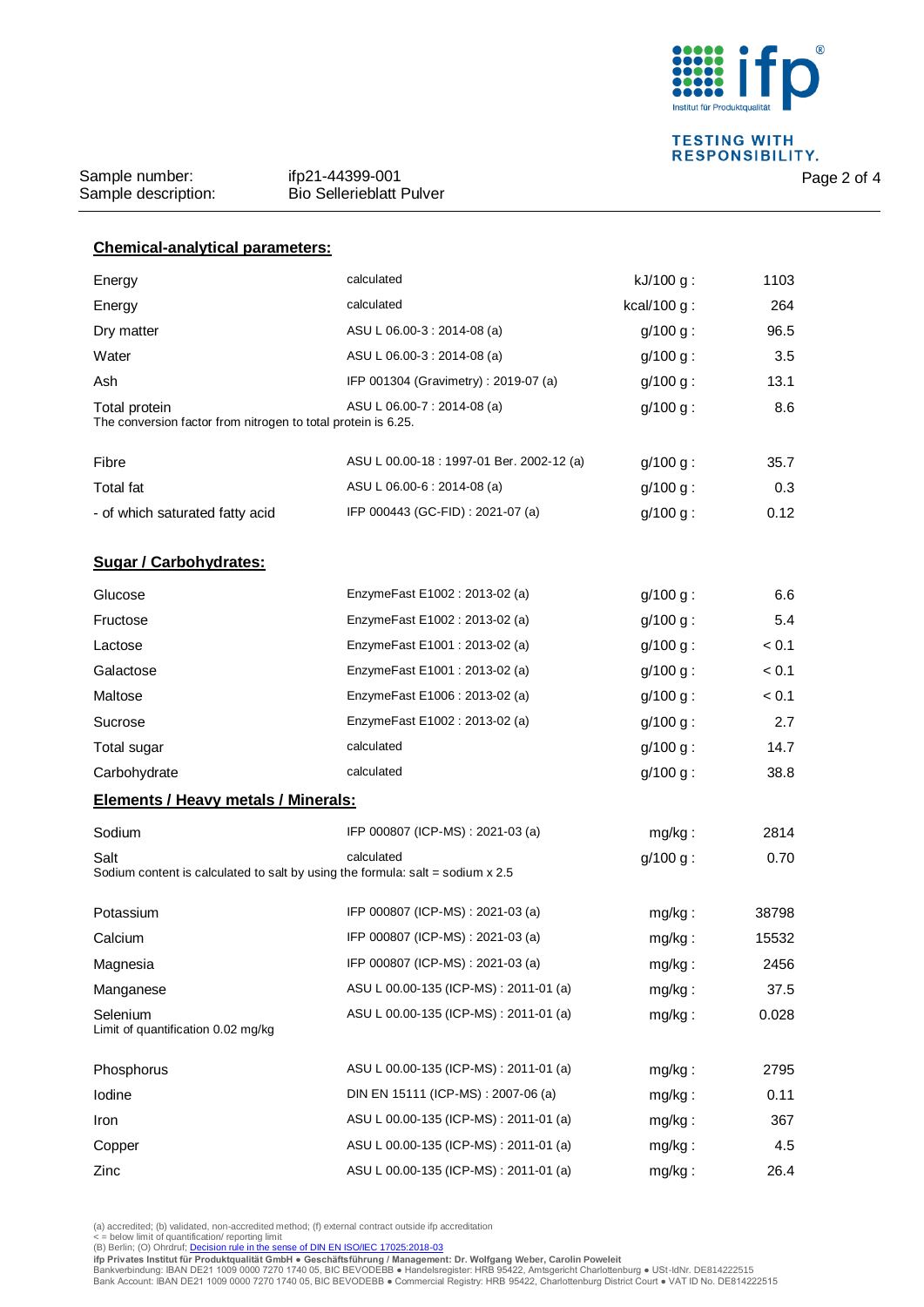

**TESTING WITH<br>RESPONSIBILITY.** 

Sample number: Sample description:

| <b>Vitamins / Precursor substances:</b> |                                                                                                                                                                                                           |              |       |
|-----------------------------------------|-----------------------------------------------------------------------------------------------------------------------------------------------------------------------------------------------------------|--------------|-------|
| Vitamin $E$ (DL- $\alpha$ -Tocopherol)  | DIN EN 12822 : 2014-08 (a)                                                                                                                                                                                | $mq/100 q$ : | 6.2   |
| Vitamin E (DL-β-Tocopherol)             | DIN EN 12822 : 2014-08 (a)                                                                                                                                                                                | $mq/100 q$ : | < 0.2 |
| Vitamin E (DL-y-Tocopherol)             | DIN EN 12822 : 2014-08 (a)                                                                                                                                                                                | $mq/100 q$ : | 0.63  |
| Vitamin E (DL-δ-Tocopherol)             | DIN EN 12822 : 2014-08 (a)                                                                                                                                                                                | $mq/100 q$ : | < 0.2 |
| Vitamin E, active (natural source)      | DIN EN 12822 : 2014-08 (a)<br>Calculated as $\alpha$ -tocopherol equivalents ( $\alpha$ -TE); 1 mg $\alpha$ -TE = 1.00 mg $\alpha$ -tocopherol = 2.00 mg $\beta$ -tocopherol = 4.00 mg y-tocopherol = 100 | $mg/100 g$ : | 6.4   |

Calculated as α-tocopherol equivalents (α -TE); 1 mg α-TE = 1.00 mg α-tocopherol = 2.00 mg β-tocopherol = 4.00 mg γ-tocopherol = 100 mg δ-tocopherol

| DIN EN 12822 : 2014-08 (a)<br>Vitamin E, active (artificial source)<br>$mg/100 g$ :<br>4.6<br>Calculated as $\alpha$ -tocopherol equivalents ( $\alpha$ -TE); 1 mg $\alpha$ -TE = 1.35 mg DL- $\alpha$ -tocopherol |                                                                |                |       |  |
|--------------------------------------------------------------------------------------------------------------------------------------------------------------------------------------------------------------------|----------------------------------------------------------------|----------------|-------|--|
| Vitamin $D_2$ (Ergocalciferol)                                                                                                                                                                                     | DIN EN 12821 : 2009-08 (a)                                     | $\mu$ g/100 g: | < 0.3 |  |
| Vitamin D <sub>3</sub> (Cholecalciferol)                                                                                                                                                                           | DIN EN 12821 : 2009-08 (a)                                     | $\mu$ g/100 g: | 41.0  |  |
| Vitamin $K_1$ (Phylloquinone)                                                                                                                                                                                      | DIN EN 14148 : 2003-10 (a)                                     | $\mu$ g/100 g: | 371   |  |
| Vitamin K <sub>2</sub> (Menaquinone)                                                                                                                                                                               | DIN EN 14148 : 2003-10 (a)                                     | $\mu$ g/100 g: | < 2.0 |  |
| Vitamin A (Retinol)                                                                                                                                                                                                | DIN EN 12823-1 : 2014-08 (a)                                   | $\mu$ g/100 g: | 10.7  |  |
| Vitamin A, active                                                                                                                                                                                                  | DIN EN 12823-1 : 2014-08 (a)                                   | $\mu$ g/100 g: | 786   |  |
| Vitamin A (β-Carotene)                                                                                                                                                                                             | DIN EN 12823-2 : 2007-07 (a)                                   | $\mu$ g/100 g: | 4644  |  |
| Vitamin C (L-Ascorbic acid)                                                                                                                                                                                        | DIN EN 14130 : 2003 (a)                                        | $mg/100 g$ :   | 23.3  |  |
| Vitamin $B_1$ (Thiamine)                                                                                                                                                                                           | VitaFast® ifp P1006 : 2016-10 (a)                              | mg/100 g:      | 0.29  |  |
| Vitamin B <sub>2</sub> (Riboflavin)                                                                                                                                                                                | VitaFast® ifp P1007 AOAC Certificate<br>No.100902: 2016-10 (a) | $mg/100 g$ :   | 0.78  |  |
| Vitamin B <sub>6</sub> (Pyridoxine)                                                                                                                                                                                | VitaFast <sup>®</sup> ifp P1008 : 2016-10 (a)                  | $mg/100 g$ :   | 0.29  |  |
| Niacin (Nicotinic acid)                                                                                                                                                                                            | VitaFast <sup>®</sup> ifp P1004 : 2016-10 (a)                  | mg/100 g:      | 4.0   |  |
| Pantothenic acid                                                                                                                                                                                                   | VitaFast® ifp AOAC Certificate No.100904 :<br>$2016-10$ (a)    | $mg/100 g$ :   | 1.9   |  |
| Folic acid                                                                                                                                                                                                         | VitaFast® ifp AOAC Certificate No.100903 :<br>$2016-10$ (a)    | $\mu$ g/100 g: | 337   |  |
| <b>Biotin</b>                                                                                                                                                                                                      | VitaFast® ifp AOAC Certificate No.101001 :<br>$2016 - 10$ (a)  | $\mu$ g/100 g: | 8.2   |  |
| Vitamin B <sub>12</sub> (Cyanocobalamin)                                                                                                                                                                           | VitaFast® ifp AOAC Certificate No.101002 :<br>2017-02 (a)      | $\mu$ g/100 g: | 1.1   |  |

(a) accredited; (b) validated, non-accredited method; (f) external contract outside ifp accreditation<br>< = below limit of quantification/ reporting limit<br>(B) Berlin; (O) Ohrdruf; <u>Decision rule in the sense of DIN EN ISO/I</u>